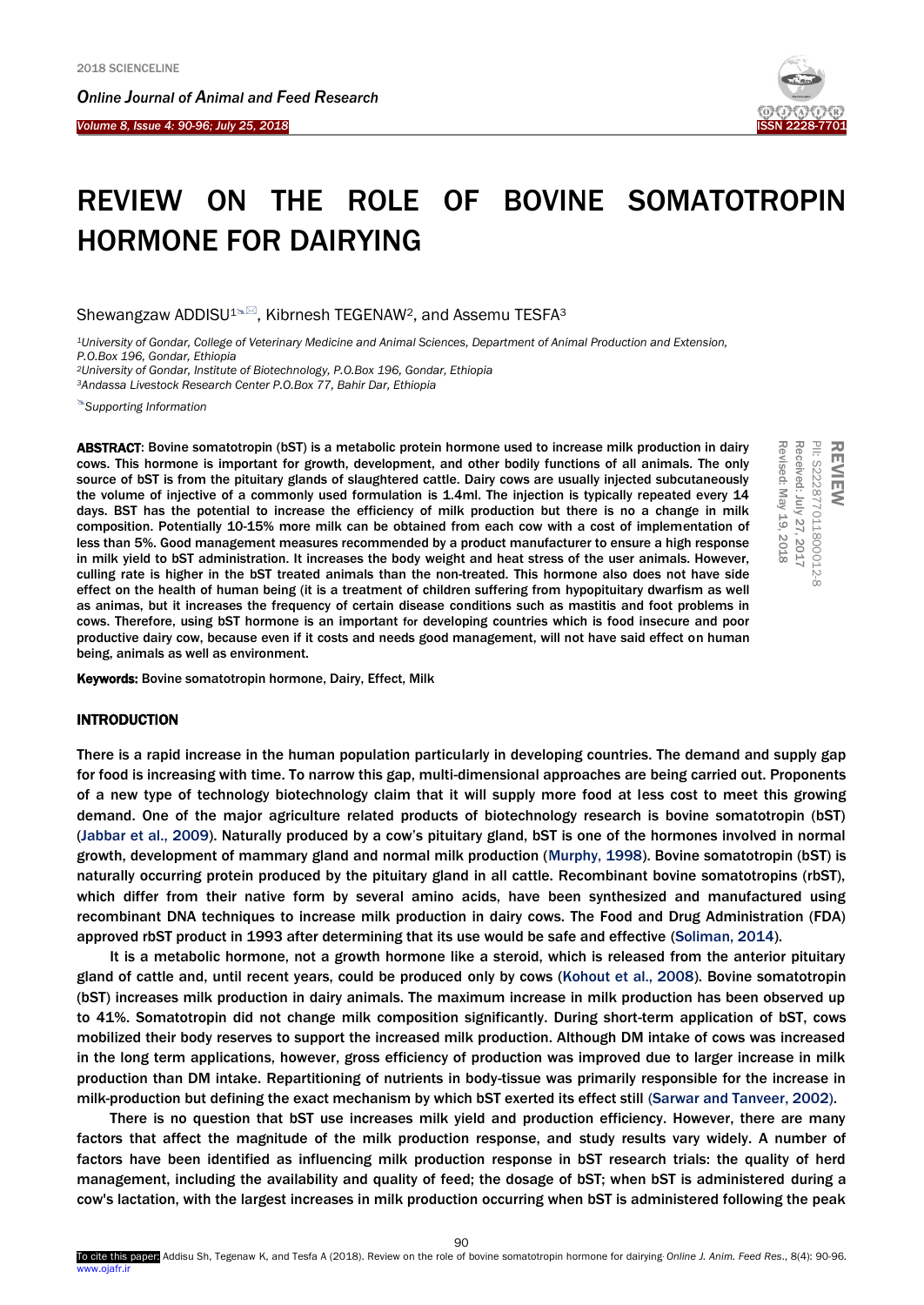in the lactation cycle, 63-90 days following calving; the age of the cow, with first lactation cows having a lower response than older cows; and the body condition of the cow prior to the start of treatment, and the cow's initial health before and during treatment (Kohout, 2008).

The genes responsible for production of bST in cattle were identified in bovine tissue cells; they cause the pituitary cells to produce the biological product bST. These genes were isolated and inserted into specific bacteria as part of a plasmid, with gene splicing. As these altered bacteria replicate, the new genes are also replicated and passed along to all new bacteria. The presence of these genes causes the bacterial cell to become a little "manufacturing plant" which produces bST in large quantities. Eventually the bacterial cells are killed and removed, leaving the purified bST. Based on the above facts the main objective of this paper is to review the effect of bovine somatotrophine hormone on dairying cows.

#### Sources and how to use bST

Commercially produced bST is very similar to naturally occurring bST found in the bovine Pituitary, with only a single amino acid difference or a few amino acid differences according to the manufacturers. Originally, the only source of bovine growth hormone was the pituitary gland of dead cattle. This method, however, produced very little of the hormone. Since those days a process was developed to mass produce bovine growth hormone in amounts previously impossible. Scientists, after determining which gene controls production of bovine growth hormone, were able to insert the gene into the Escherichia coli bacteria (E. coli). This method allowed for larger scale production of bovine growth hormone in a laboratory setting.

Dairy cows are usually injected subcutaneously in the ischiorectal fossa (depression beside the tail head) or behind the shoulder (post scapular). The volume of injective of a commonly used formulation in the U.S.A. is 1.4ml. The injection is typically repeated every 14 days. Feeding bST to cows will not work. Amino acids and peptides are the building blocks of proteins. The hormone bST is a complex protein that is immediately broken down into small, inactive amino acids and peptides and rendered ineffective when it enters a cow's digestive system. How often a cow must be injected with bST will depend on whether a bST product can be developed that releases the hormone gradually over a long period of time.

BST has been used to increase milk production; in this case bST is given from the ninth or tenth week after calving until the end of lactation. In the US the generally claimed responses are from 2.25 litters to 6.6 litter of milk/cow/day (Davis et al., 1988). To extend the lactation of cows that would otherwise be culled because of inability to breed or other health reasons. BST can be used to keep a cow in production for 30 to 100 days extra. The exact details of how bST increases milk production are not known, but it is thought that blood flow to the cows' mammary (milk-producing) gland is increased. The blood carries an increased amount of nutrients available for milk production. More nutrients are extracted from the blood by the mammary gland, which improves efficiency of milk production. Feed efficiency (pounds of milk produced per pound of feed consumed) is improved because more milk is produced and the proportion of feed used for body maintenance is decreased. The actual amount of feed consumed by bST treated cows' increases, helping the cow meet the increased nutrient demands.

#### Management factors and the use of bST

Quality of management is a major factor determining milk yield response as is the quantity and quality of feed provided. Good management measures recommended by a product manufacturer to ensure a high response in milk yield to bST administration include; cows should not be overcrowded, additional ventilation or cooling systems may be needed if not adequate, flooring should be kept clean and provide adequate traction, feeding areas should be designed to facilitate feeding, adequate water must be provided, cows should be protected from the effects of heat in hot weather and adequate shade should be provided, high quality feed should be available, fly control is imperative (Rock et al., 1989).

It is evident that such measures would improve cow welfare. However, use of bST in the absence of such measures would exacerbate welfare problems. It has been suggested that, if there are adverse effects in cows treated with bST, the farmers are not managing their animals well enough. Hence farmers who do find that their cows have mastitis, foot disorders, reproductive disorders or other problems specified as a potential risk when bovine somatotropin is used may be reluctant to report the occurrences. Any failure of farmers to report problems would affect the results of follow up studies after bST use.

# Effect of bST on dairy cow and human health *Milk yield*

According to the reviewed paper of Sarwar and Tanveer (2002) effect of bovine somatotropin on the lactational and reproductive performance of lactating dairy cows. Daily administration of exogenous bST derived from the extracts of pituitary glands, or even the growth hormone release factor from the extracts of the hypothalamus of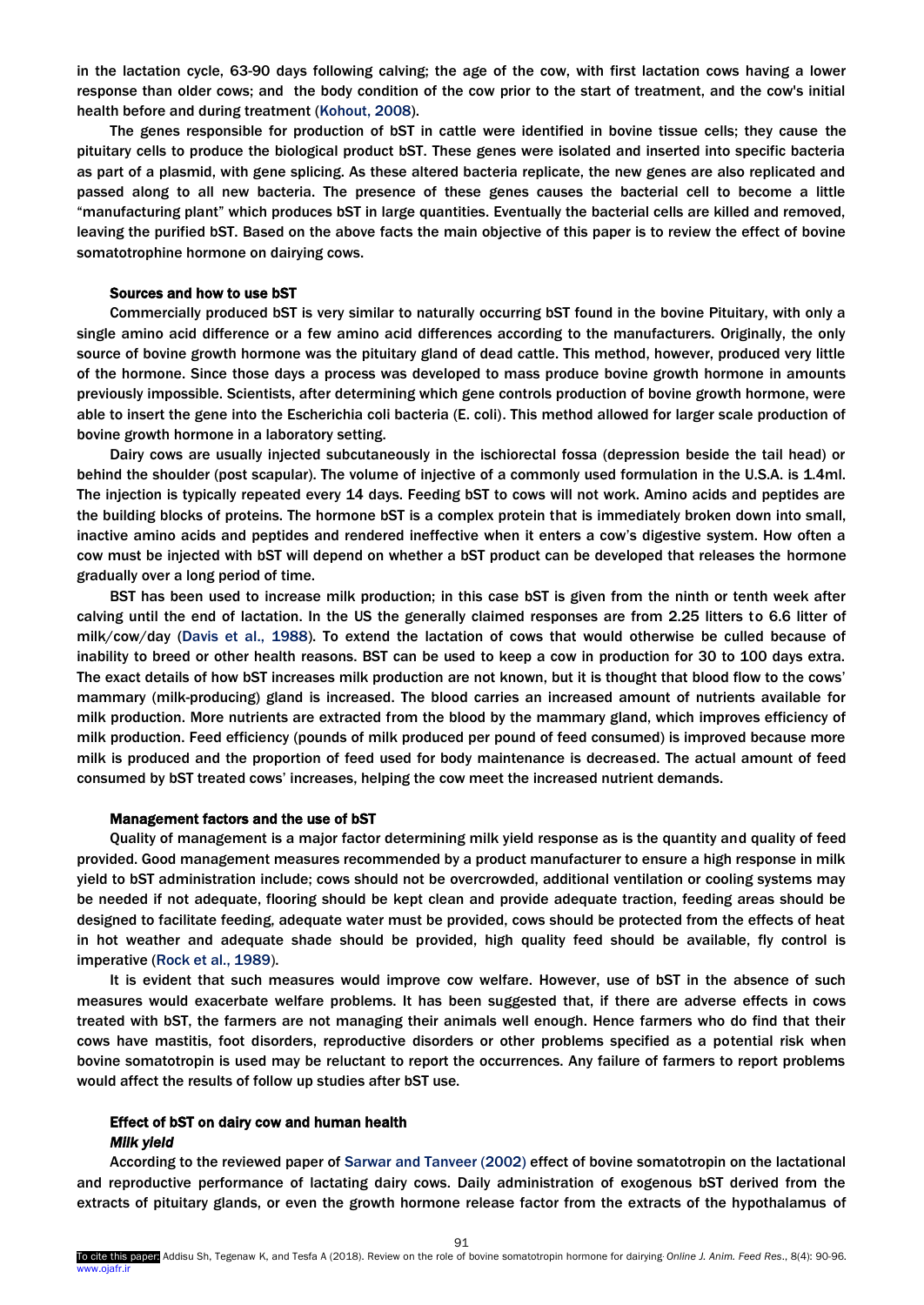slaughtered cows (Enright et al., 1988) or recombinantly derived bST, cause a higher milk-yield without altering the gross composition. Official estimates of the yield response to bST administration have varied from 10-25% (AHI, 1987) to 10-15% (CAST, 1993). However, responses can be variable and may depend on management factors to achieve a maximal response.

In a long-term study with Holstein cows, bST treatment increased the average fat-corrected milk (FCM) yield in a dose- dependent fashion from 23 to 41% over control production (27.9 kg/d) in lactating cows (Bauman et al., 1989). However, increasing increments of bST show less increase. According to the report of Etherton and Bauman (1998), greater increases occur when the management and care of the animals are excellent. This claim might have some validity if it could be shown that high yielding cows prior to bST injection show consistently greater yield responses. In low yielding cattle, dramatic effects on bST have been reported, e.g. a 288% increase in yield in *Bos indicus* cows (Phipps et al., 1991) treated on days 75-95 of lactation, although between days 96 and 120 there was no significant effect on yield.

In addition to the above report the production response increases with increasing dose of bST up to a maximum response at 30-40 mg/day (Bauman, 1992). The commercial preparation in use in the USA is a slow release formulation in which 500 mg are administered every 2 weeks. Although responses to bST are often described as 'smooth' (Bauman, 1992), periodic injections produce an unphysiological lactation curve. Thus, the results of Eppard et al (1991) show that the milk yield curve has a distinctly 'saw-tooth' appearance: during the 2 week period between injections the yield increased approximately 50% in the first 7 days, declining to baseline by day 14, before being sharply stimulated again by the next injection. In the case of 28 day injection cycles a lower than expected milk yield can be obtained in the fourth week (Vernon et al, 1988).

Daily administration of exogenous bST derived from the extracts of pituitary glands, or even the growth hormone release factor from the extracts of the hypothalamus (Enright et al., 1988) of slaughtered cows or recombinant derived bST, cause a higher milk-yield without altering the gross composition. In a long-term study with Holstein cows, bST treatment increased the average fat-corrected milk (FCM) yield in a dose dependent fashion from 23 to 41% over control production (27.9 kg/d) in lactating cows (Bauman et al., 1989). However, increasing increments of bST show less increase. In another experiment, 32% increase of milk-yield was reported in cows treated with 100 IU/day of bST over control (Eppard et al., 1985a); they also found a pattern of diminishing marginal response of milk-yield to increasing hormone dose. Similar results have been reported by other workers (Eisenbeisz et al., 1990; Elvinge et al., 1988; Soderholm et al., 1988). Administration of bST, either by daily injections or in a sustained release vehicle, had no significant differences in milk or solid corrected milk of treated cows (McGuffey et al., 1990). In a previous study it was shown that bST administered by prolonged release formation was effective in improving milk-yield and productive efficiency of cows (Bauman et al., 1989).

Increase in milk production of cows given bST at their peak lactation was less than for those treated at mid to two third of their lactation (McDowell et al., 1987; Richard et al., 1985). The cows receiving 41.2 mg/d of bST in their early lactation reduced 10% more 3.5% than the control group (Schneider et al., 1990). This increase was less than that reported by other workers in the cows treated with bST after their peak lactation (Elvinger et al., 1988; West et al., 1990). This indicated that, even though responses: to exogenous bST did occur, the response was much less than that after peak lactation. One explanation of this was that during early lactation the response might be limited by nutrient availability, because cows were in considerable negative energy balance. The other reason was limited supply of glucose for lactose rather than by the ability of cows to mobilize body-reserves in support of lactation (Richard et al., 1985).

## *Milk Composition*

The complex composition and unique biophysical properties of milk can easily be disturbed by slight deviations in composition. Nevertheless, the cow receiving bST seems to have the ability to produce more milk with the same mammary gland, while retaining normal product composition (Sarwar and Tanveer, 2002). This has probably much to do with the physical limitations for the composition of milk, as mentioned by Walstra and Jenness (1984) which was cited from (Sarwar and Tanveer, 2002) *.* 

Bovine somatotropin does not change the composition of milk in any significant way. The concentration of fat and protein in milk varies due to genetics, stage of lactation, age, diet composition, nutritional status, environment and season (Enright et al., 1988). These factors also affect the composition of milk from BST-supplemented cows. Any minor differences in milk composition from bST supplementation are within the normal range. The variations in the content of fat and protein in milk are of the same magnitude as those usually observed in cows not supplemented with bST (Eppard et al., 1985). Lactose percentage decreased significantly at peak lactation but no change was noted at mid lactation in the milk of bST treated cows (McDowell et al., 1987) however, protein concentration declined in cows with negative energy balance (Asimov et al., 1988). This was in line with that of the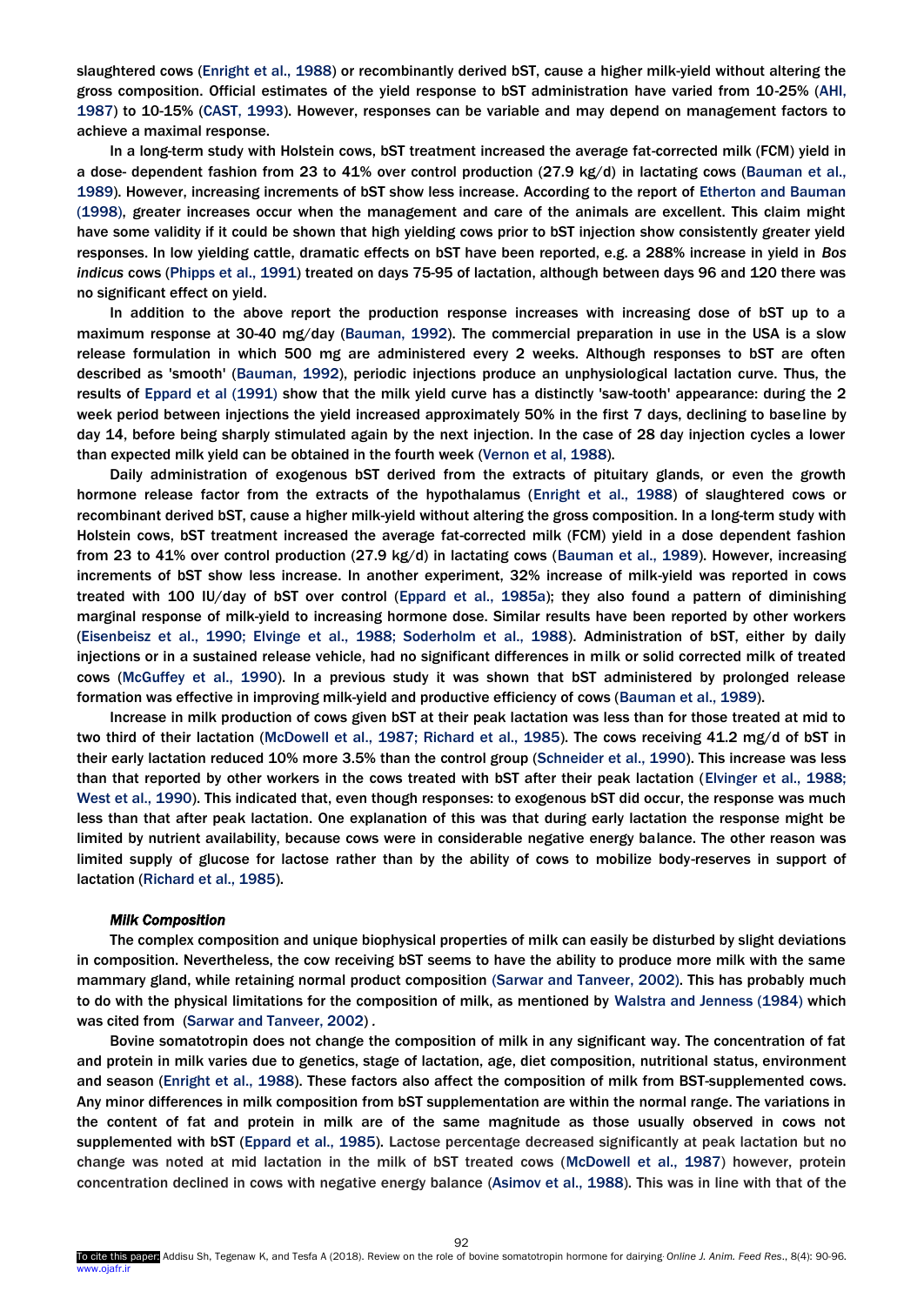report of Eppard et al. (1985) and Escher et al. (1988) that bST supplementation does not alter the proportion of total milk protein represented by whey proteins and caseins.

Milk from cows supplemented with bST does not differ in the quantity of vitamin A, thiamin, riboflavin, pyridoxine, vitamin B-12, pantothenic acid or choline; the content of biotin increases slightly (Eppard et al., 1985; Escher et al., 1987). BST naturally occurs in cows' milk in very small quantities (only 0.000006 % of all the milk protein is bST). Supplemental administration of bST does not affect the quantity of bST found in milk. Another protein hormone found in milk, insulin-like growth factor I (IGF-I), is regulated by bST. Because the biological effects of IGF-I are not species-specific, as they are for bST, some opponents suggested that this poses a safety concern. When bST is administered to dairy cows, the concentration of IGF-I in blood increases about three-fold and the levels of IGF-I in milk can increase up to two-fold (Asimov et al., 1988; Eppard et al., 1985a; Firkins et al., 1989). Nonetheless, IGF-I in milk does not pose a safety risk because it is a protein and is digested like all other dietary proteins (Farries, 1989). Furthermore, IGF-I is present in human breast milk, and at levels as high or higher than the levels in milk from bST-supplemented cows (Gertler et al., 1984)

#### Nutritional needs of dairy cows

Studies have examined the production responses to bST under a wide variety of feeding programs. Obtaining a response in milk production to bST does not require special diets or unique feed ingredients. It is important that the diet meet the cows' nutrient requirements which are influenced by the milk yield. Cows supplemented with bST increase their feed intake to provide the extra nutrients needed to sustain the increased milk production, but the nutrient composition and density of the diet do not need to be modified. Cows typically adjust their voluntary feed intake upward within a few weeks after initiation of bST supplementation (Davis et al., 1988; Desnouveaux et al., 1988). Thus, to maximize the milk response to bST, dairy farmers must be attentive to management factors that affect food intake. High quality forage is a critical component in obtaining high levels of voluntary intake.

Other important factors that farmers must consider to optimize the response to bST are: adlibitum feeding (free access to feed at all times), unlimited access to clean cool water, nutritionally balanced diet, adequate dietary protein, proper levels of digestible fiber and control of temperature and humidity. If cows consume an insufficient quantity or imbalanced composition of nutrients, the response to bST will decrease according to the extent of the inadequacy (Asimove et al., 1988)

# Body condition

The mechanism of action of bST involves a whole range of changes in the metabolism of body tissue so that more nutrients can be used for milk production. These changes involve direct effects on tissue metabolism (e.g., adipose liver). The difference between body condition of treated and control animals varied between 0.2 and 0.5 points (Wells 1995, Chilliard 1988, Phipps 1990). On the other hand, BST treated cows might have an increased voluntary feed intake starting 4 - 6 weeks after the onset of the treatment (FOI 1993, Oldenbroek 1990). The body weight of a BST treated animal has been recorded as approximately 40 kg higher than control animals at the end of the lactation. However, body composition changed and this effect may be largely due to an increase in body water (Oldenbroek, 1990; Wells, 1995; Chilliard, 1991).

#### Animal health effect

Several studies have focused on the potential adverse effect of the long-term exogenous administration of bST on health aspects of dairy cattle. Not all studies were very informative concerning study design, diagnoses etc. Conclusions such as "no health effects were noted" have been stated regularly (Phipps 1990, Hartnell, 1991, Burton 1994; Oldenbroek 1990). In general health effects are difficult to detect, because symptoms are often non-specific and therefore, the prevalence and incidence of different health diagnoses, based only on visual or physical examinations are of limited value. During BST treatment an increased number of cows experienced periods "off feed" (reduced feed intake) (Monsanto, 1996; Kronfeld, 1994; Cole, 1992; Pell, 1992). There is no indication in the literature that bST treated animals might have an increased incidence of ketosis (Burton, 1994). Several studies showed an increased incidence of bloat, indigestion and diarrhea in bST treated cows (FOT NADA 14-872 1993; Monsanto 1996) In addition, the incidence of left displaced abomasum tended to increase bST treated animals (Monsanto 1996). In general the control animals had more miscellaneous health problems during the pre-treatment period than the bST treated animals. This difference might have influenced the outcome of the study (Monsanto 1996). Several authors have described increases in laboured breathing, body temperature and heart rates in BST treated animals (Cole 1992; Monsanto 1996). One manufacturer of bST warns that udder oedema is more likely in bST treated cows, especially when bST use is commenced in mid-lactation.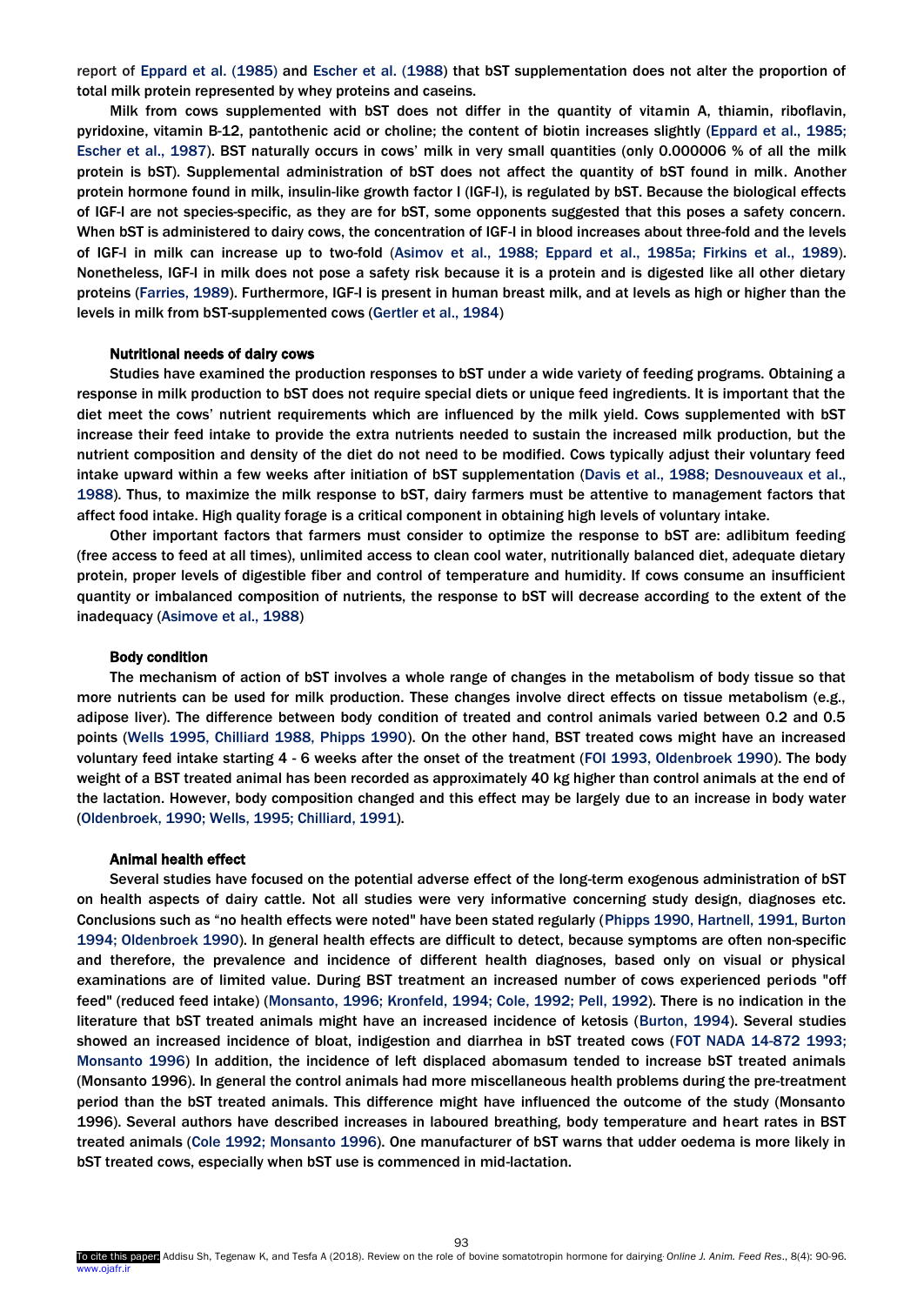# Heat stress

The increased metabolic activity associated with bST induced galactopoietics also involves an increase in heat production by the body, which challenges thermoregulatory processes. The effect can be pronounced, as illustrated by the report that, of 18 cows receiving bST and subjected to heat stress, two cows died and four suffered from ataxia, whereas no such responses were observed in 16 control cows (Elvinger et al., 1992).

#### Life span (culling)

Concern has been expressed that cows might be metabolically overworked when treated during their lactation with bST. Therefore, life-expectation of the bST treated cows might be reduced. This effect of bST might be visible in an increased percentage of involuntary culling in herds However, the decision to cull dairy cows is complex and affected by many cow and farm factors (Pikus et al., 1989). Only limited information is available on culling rates associated with bST treatment. This is because of the above described reason and the fact that culling was prohibited in several of the studies. PAMP data (1996) showed that more cows had been removed from the bST treated herds than from the control herds. The difference was significant in multifarious cows. Ruegg et al. (1998) focused in their study on the culling practices of 32 herds. In 19 herds cows were BST treated. During the course of the study, 4 farms discontinued or restricted the use of bST and two control herds commenced bST treatment. These farms were excluded from the study. Culling rate was higher in the bST treated herds than in the control herds, although the difference was not significant. In the bST treated herds, more cows were culled because of mastitis and sickness and fewer cows were culled for reason of production or death, than in the control herds. A problem with this study was that the control and bST treated herds appeared to have considerable differences in herd size, milk production levels and age at first calving. Cole et al. (1992) presented a study on health and reproduction of bST treated dairy cows. No culling was conducted during the study and cows were only removed for scheduled necropsies or unscheduled necropsies when a cow died or was declared moribund. Eight cows had unscheduled deaths, and all these animals were bST treated. The following diagnoses were included, four mastitis cases, two pneumonias, one abomasal displacement and one case of Johnes disease. Other studies did not reveal a high culling incidence of bST treated animals compared with control animals (Oldenbroek, 1990).

## Causing disease and medicine usage

BST increases the frequency of certain disease conditions such as mastitis and foot problems in cows. These conditions are normally treated using veterinary medicines. Hence bST is leading, on average to the increased use of veterinary medicines. This increased use allows more opportunity for the development of resistance to antimicrobials in pathogens on farms (Pocius et al., 1986). It may also result in increased residues of antibiotics in milk. These residues could result in further resistance to antimicrobials when the milk is fed to calves or other animals.

# Human health

Consumers can be reassured of the safety of milk from cows supplemented with rbST based upon the U.S. experience. Milk from rbST-supplemented cows (more than 265 billion liters [70 billion gallons] from more than 30 million cows as of 2009) has been a part of the U.S. food supply since rbST approval in 1993 and its use has not been associated with any scientifically documented detrimental effects on human health (Raymond et al., 2010). This was associated with the report of (Hammond, 1990; Bennett, 1950; Froesch, 1957) in the 1950s, there was interest in giving bovine growth hormone injections to children who were deficient in human growth hormone to help them achieve normal growth. Unfortunately, in these children, it was shown definitively that bovine growth hormone had no effect on growth in humans. This means that even if milk had high concentrations of bovine growth hormone, the hormone would not stimulate human cells to grow. Furthermore, when bovine growth hormone is given orally, it is broken down by digestive enzymes. According to the Office of Biotechnology at Iowa State University, the "biological activity of commercial bST is identical to natural bST." Bovine somatotropin ingested via a human's digestive system has no effect on the human. The digestive system breaks the bST down into amino acids and peptides, which remain inactive. Human growth hormone (or human somatotropin) has different amino acids than bST, which prevents bST from having any effect on humans. Milk produced by bST injected cattle is perfectly safe for human consumption.

# **CONCLUSION**

Generally utilizing of bST hormone can alleviate the demand of milk due to an increment of human population. bST hormone increases milk production in dairy cows while with normal milk composition or with no altering milk composition. It is a metabolic hormone. Cows supplemented with bST increases feed intake. It also increases the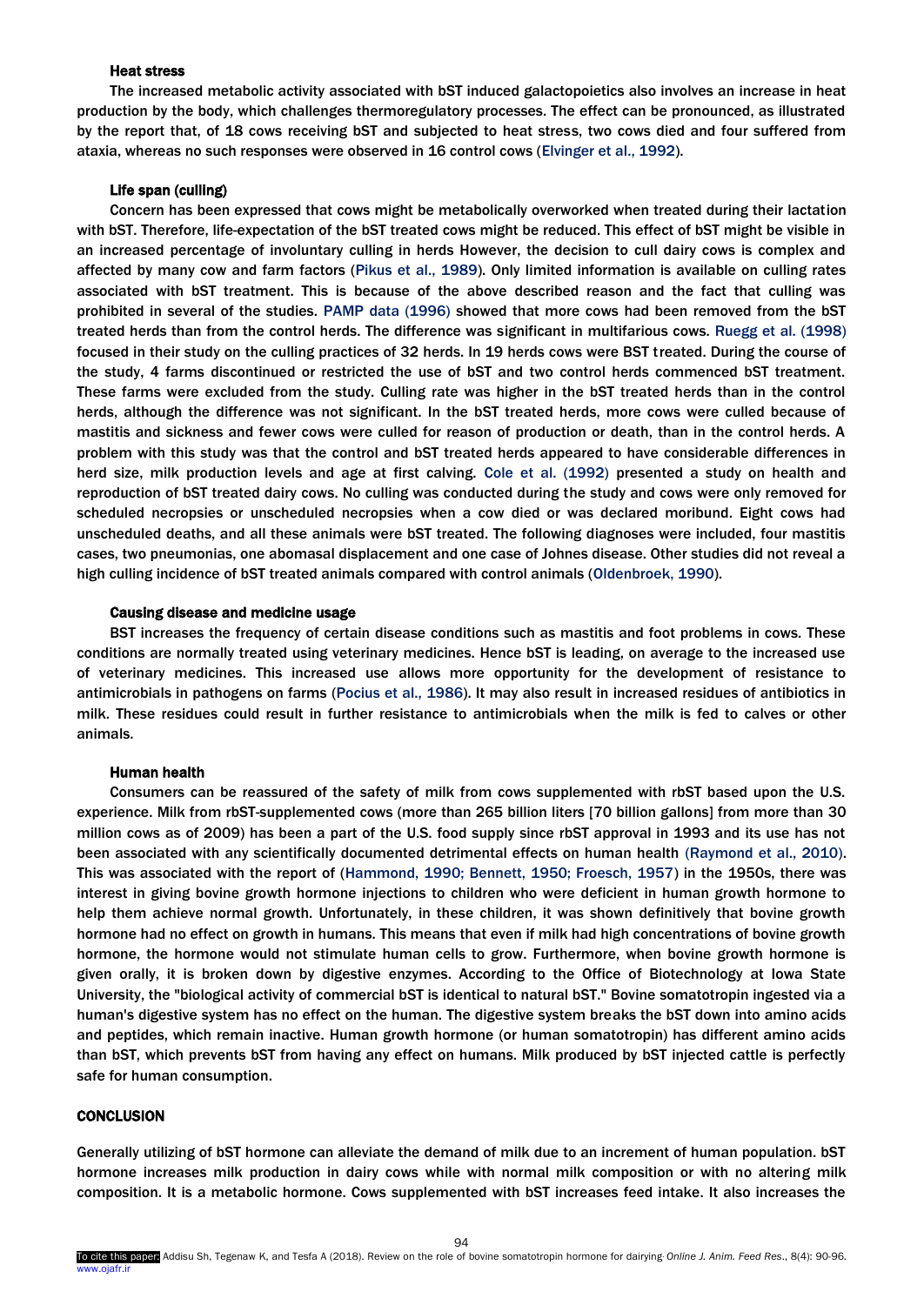<span id="page-5-0"></span>treated cow's body weight. It has no any effect on animal health. In addition to this it has no any effect on human health a person who is consuming a milk gained from BST hormone treated cow. Therefore, according to the recommendation of FAO utilizing of bST is an advantages for increment of milk production and full filing the standard milk intake per individual per year of an individual person like for developing countries.

## DECLARATIONS

## Corresponding author

E-mail: shewakibr12@gmail.com, Tel.: +30 2310 997808, Fax: +30 2310 997859.

## Author's contribution

MS Kibrnsh Tegenaw and MR Assemu Tesfa have been involved in critically revised the manuscript for important intellectual contents. MR Shewangzaw Addisu wrote the manuscript. All authors read and approved the final manuscript.

# Competing interests

The authors declare that they have no competing interests.

# REFERENCES

- Asimov GJ, and Krouze NJ (1937). The Lactogenic Preparation from the Anterior Pituitary and the Increase of Milk Yield in Cows. J. Dairy. Sci. 2):289
- Bauman DE, and McCutcheon SN (1986). The effects of growth hormone and prolactin on metabolism. Ch. 23 *in* Control of digestion and metabolism in ruminants. L. P. Milligan, W. L.Grovum, and A. Dobson, ed. Prentice Hall,Englewood Cliffs, NJ.
- Bauman DE, Dunshea FR, Boisclair YR, McGuire MA, Harris DM, and Houseknecht KL (1989). Regulation of nutrient partitioning: homeostasis, homeorhesis and exogenous somatotropin. Page 306 *in* Proc. Seventh Int. Conf. Prod. Dis. Farm Anim., Cornell Univ., Ithaca, NY.
- Bauman DE, Hart DL, Crooker BA, Partridge MS, Garrick K, Sanbdles LD, H.No. Erb. S.E. Franson, g.F. Hartnel l and R.L. Hintz (1989). Long Term Evaluation of Prolonged Release Formulation of N methinyle bovine Somatotropin in Lactating Dairy Cows. J. Dairy Sci. 72: 642.
- Bennett LL (1950). Failure of hypophyseal growth hormone to produce nitrogen storage in a girl with hypophyseal dwarfism. J. Clin. Endocrinol. Metab. ;10(5):492-5.
- Davis SR, Collier RJ, McNamara JP, Head HH, and Sussman W (1988a). Effects of thyroxin and growth hormone treatment of dairy cows on milk yield, cardiac output and mammary blood flow. J. Anim. Sci. 66:70.
- Desnouveaux R, Montigny H, LeTreut J-H, Schockmel L, and Biju-Duval B (1988). Verification del'aptitude fromagere du lait de vaches traitees a la somatotropin bovine methionylee: fabrication ex-perimentale de fromages a pates molles de type Camembert. Tech. Lait. Mark. 1030:17
- Eisenbeisz WA, Casper DP, Shingoethe DJ, Ludens FC, and Shaver RD (1988). Lactation evaluation of recombinant bovine somatotropin with corn and barley diets: response to somatotropin. J. Dairy Sci. 71(Suppl. 1):123. (AbSTr)
- Enright WI, Chapin LT, Mosely WM, and Tucker HA (1988). Effects of infusions of various doses of bovine growth hormone-releasing factor on growth hormone and lactation in Holstein cows. J.Dairy Sci.71:99.
- Eppard PJ, Bauman DE and Bitman J, Wood DL, Akers RM, and House WA (1985b). Effect of dose of bovine growth hormone on milk composition: alacalbumin, fatty acids and mineral elements. J.Dairy Sci. 68:3047.
- Eppard PJ, Bauman DE, Curtis CR, Erb HN, Lanza GM and DeGeeter MJ (1987). Effect of 188 day treatment with Somatotropin on health and Reproductive Performance of Lactating Dairy Cows. J. Dairy Sci. 70: 582
- Eppard P, Lasa GM, Hudson S, Cole WI, Hartz IL L, White TC, Ribelin WE, Hammond BG, Bussen SC, Leak RK, and Metager LE (1988). Response of lactating dairy cows to multiple injections of sometribove, USAN (recombinant methionyl somatotropin) in a prolonged release system. Part 1. Production response. J. Dairy Sci.71 (Suppl. 1):184. (AbSTr.)
- Escher JTM, and Vandenberg G (1987). Investigations' on the influence of r-DNA bovine somatotropin on milk properties. Rep. NOV-1245, Neth. Inst. Dairy Res., Ede, Neth
- Escher JTM, and Vandenberg G (1988a). The effect of somidobove in a sustained release vehicle on some milk constituents and cheese making properties. Rep. NOV-1316, Neth. Inst. Dairy Res., Ede, Neth.
- Etherton TD and Bauman DE (1998). Biology of somatotropin in growth and lactation of domestic animals. https://www.ncbi.nlm.nih.gov/pubmed/9674693.
- Firkins JL, Cleale RM, and Clark JH (1989). Responses of dairy cows to sustained-release form of recombinant bovine somatotropin. J. Dairy Sci. 72(Suppl. 1):430. (AbSTr.)

Froesch ER (1957). Hyperglycemic effect without anabolic effect of beef growth hormone in man. Diabetes; 6(6):515-22.

- Gertler A, Ashkenazi A and Madar Z (1984). Binding sites o f Human Growth Hormone and Ovine and Bovine Proloctins in the Mammary Gkland and in Liver of Lactation Dairy Cows Mol. Cell Endocr.34:51.
- Hammond BG (1990). Food safety and pharmacokinetic studies which support a zero (0) meat and milk withdrawal time for use of sometribove in dairy cows. Ann. Rech.Vet.;21 Suppl 1:107S-120S.